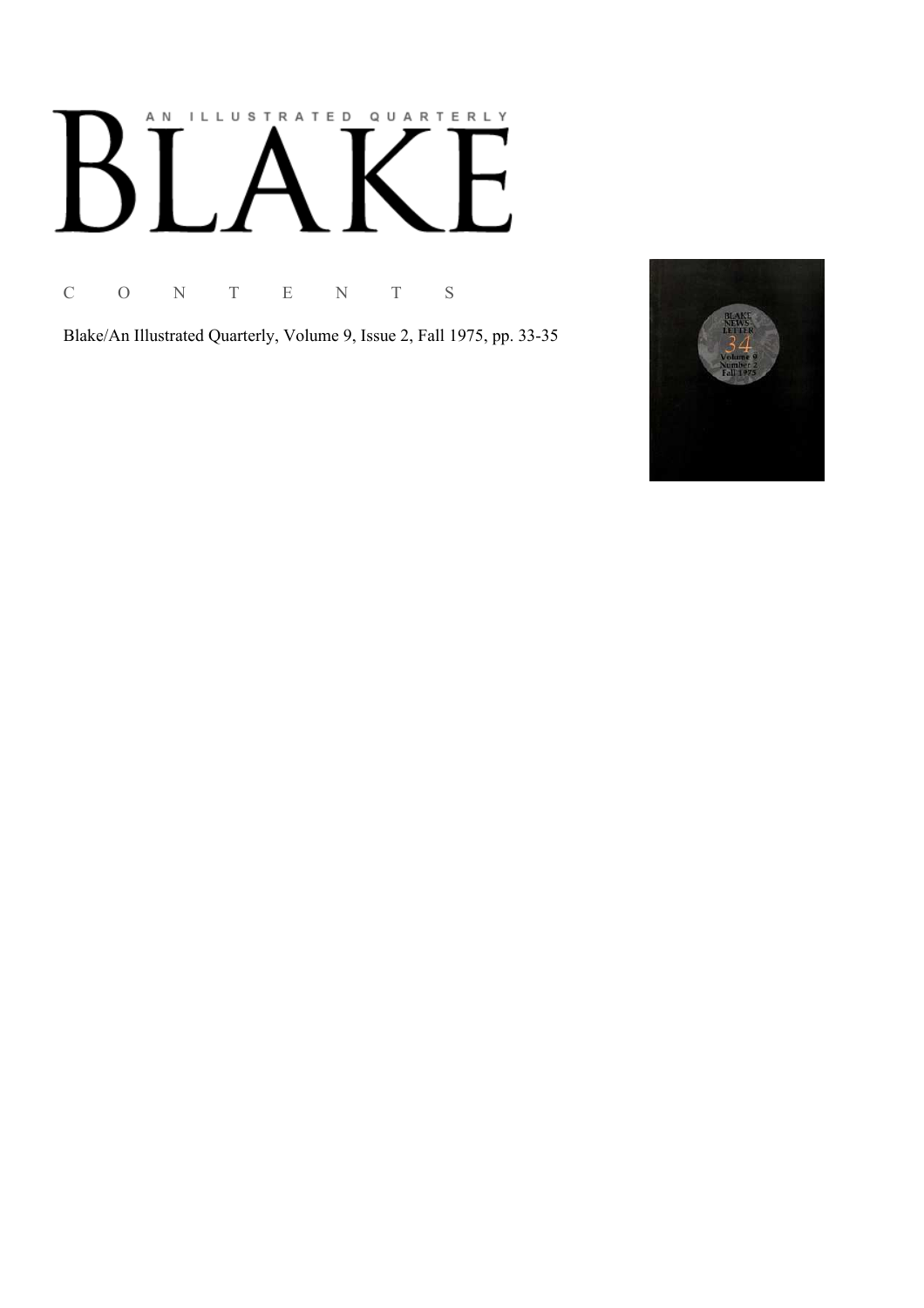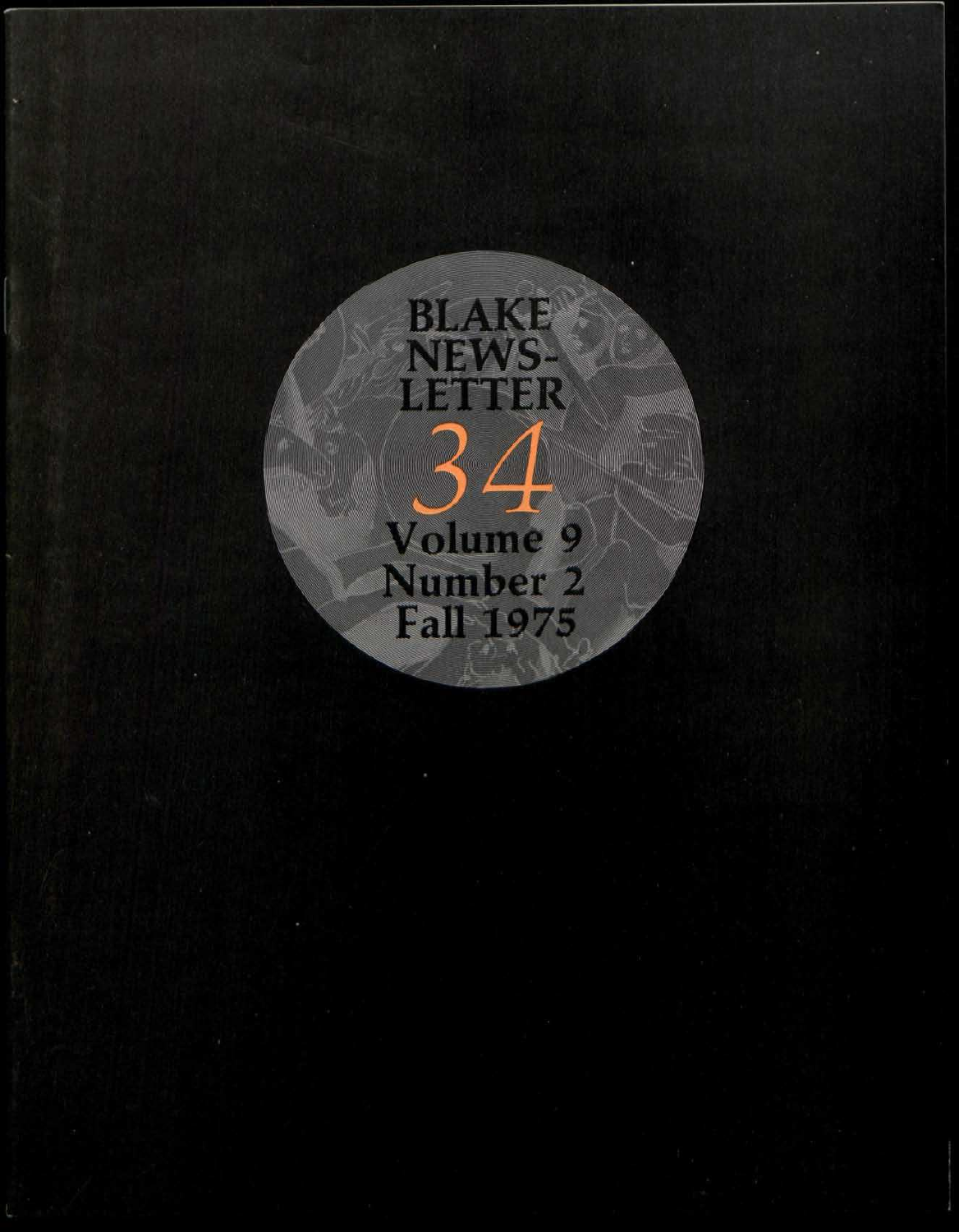## Contents Contributors

## News 36

MLA Blake and Moderns Seminar, New Reproduction of *America,* Allentuck Lectures on Fuseli, New Journal

## Minute Particulars

| David V. Erdman, Errors in the 1973 Edition of The                                                           |    |
|--------------------------------------------------------------------------------------------------------------|----|
| Notebook of William Blake and in the First                                                                   |    |
| Printing of The Illuminated Blake                                                                            | 39 |
| Francis Wood Metcalf, Tiriel: Two Corrected First                                                            |    |
| Readings                                                                                                     | 40 |
| Geoffrey Keynes, Blake in the Provinces                                                                      | 41 |
| Warren U. Ober, "Poor Robin" and Blake's "The Blossom"                                                       | 42 |
| G. P. Tyson, An Early Allusion to Blake                                                                      | 43 |
| Michael Ferber, A Possible Source for "Thel's Motto"                                                         | 43 |
| Donald H. Reiman, A Significant New Blakean Fragment                                                         | 44 |
| L. Edwin Folsom, Nobodaddy: Through the Bottomless Pit,                                                      |    |
| Darkly                                                                                                       | 45 |
| Eileen Sanzo, Blake's Beulah and Beulah Hill, Surrey                                                         | 46 |
| Judith Wardle, The Influence of Wynne's Emblems on Blake<br>James C. Evans, Blake, Locke, and the Concept of | 46 |
| "Generation"                                                                                                 | 47 |
| Martin Butlin, The Catalogue of Blake's Designs                                                              |    |
| Completed, and a Last-Minute Inclusion                                                                       | 48 |

Reviews

| Edward J. Rose, on The Illuminated Blake by David    |    |
|------------------------------------------------------|----|
| V. Erdman                                            | 50 |
| Paul Zall, on William Blake by Martin K. Nurmi       | 54 |
| David Wagenknecht, on Supreme Fictions by Brian John | 55 |

Photo credits. Cover: detail from picture reproduced on p. 49,<br>below. Page 36: editorial cartoon by Frank Interlandi, copybelow. Page 36: editorial cartoon by Frank Interlandi, copy-<br>right Los Angeles *Times*, 1 Oct. 1974, reprinted by permission<br>(our thanks to Robert F. Gleckner for calling the cartoon to our attention). Page 37: Athel-Gram reproduced by permission of Aethelred Eldridge. Page 38: detail from picture reproduced on p. 49, below. Page 41: lines from the manuscript of *Tiriel,*  reproduced by permission of the British Library Board. Page 49: "A Medieval Battle Scene" by Blake, reproduced by permission of Thomas Agnew and Sons, Ltd.

Copyright©1975 by Morris Eaves and Morton D. Paley

Martin Butlin is Keeper of the British Collection at the Tate Gallery, London. He writes frequently for the *Newsletter.* 

David V. Erdman is Professor of English at the State University<br>of New York, Stony Brook, and Director of Publications for the<br>New York Public Library. He has finished editing the volumes of<br>Coleridge's journalism in the B paring a new edition of *Blake: Prophet Against Empire.* 

James C. Evans is Assistant Professor of English at the Univer-sity of Texas at Austin. He has contributed articles on Blake and Shelley to other journals and recently completed his Ph.D. dissertation on Blake.

Michael Ferber is a graduate student in his final year at Harvard. He is writing a thesis on Blake's political and social ideas.

L. Edwin Folsom is an Instructor of English at the University of Rochester. He is investigating the metaphorical meaning of America in twentieth-century poetry.

Sir Geoffrey Keynes, M.D., F.R.C.S., Consulting Surgeon (retired), is known by his years of work in textual criticism and biblio-graphy to all students of Blake.

Francis Wood Metcalf is writing a doctoral dissertation at New York University on Blake's poetic technique. He has contributed several articles and a review to the *Newsletter.* 

Warren U. Ober is Chairman of the Department of English at the University of Waterloo, Waterloo, Ontario, Canada. He has coedited several textbooks and published articles on Coleridge, Wordsworth, and Southey. He is on the board of editorial advisors for *Germano-Slavica.* 

Donald H. Reiman usually performs as a harmless drudge in the<br>Shelley Factory at the Carl H. Pforzheimer Library. His previous<br>publications range, however, from a review of the *Creatio*n to an<br>analysis of the Apo*ealypse* best known for parodies that appeared in his college newspaper.

Edward J. Rose, Professor of English, University of Alberta, Edmonton, Canada, is one of the editors of the forthcoming edition<br>of Blake's designs for Young's Night Thoughts. He has written<br>a book on Henry George, and his publications on Blake, Melville,<br>Emerson, Thoreau, Shelley, a journals.

Eileen Sanzo, Albertus Magnus College, New Haven, Conn., has written a doctoral dissertation on "William Blake: Poet of the City in the Industrial Age," published on Blake in *Thought,* and published poetry and reviews on other subjects.

G. P. Tyson, in the Department of English at the University of Maryland, is presently preparing a book-length study of Joseph Johnson and his circle.

David Wagenknecht, Department of English, Boston University, is author of *Blake's Night: William Blake and the Idea of Pastoral,*  published by Harvard in 1973.